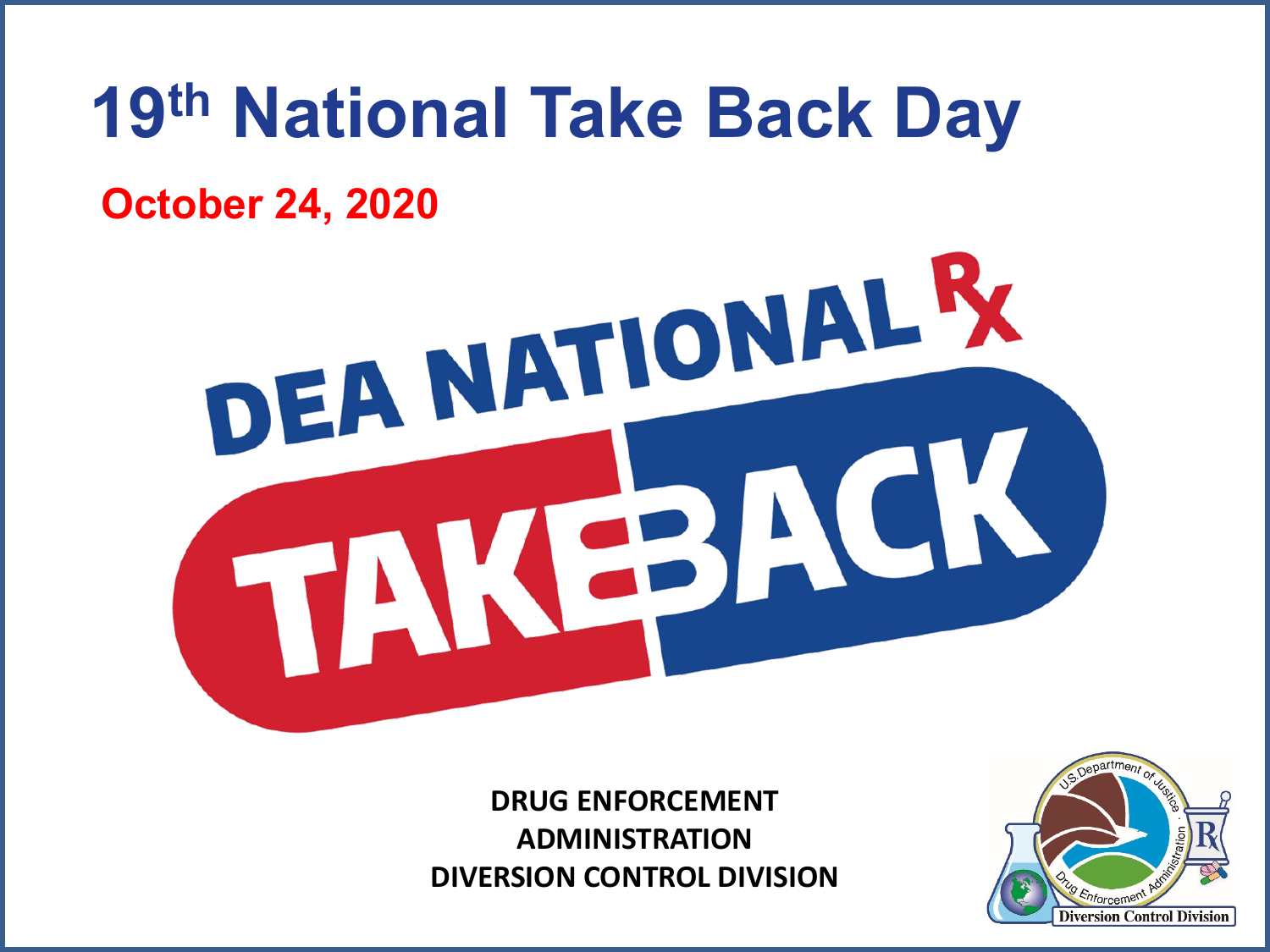#### **19th National Take Back Day: October 24, 2020**

DEA NATIONAL R TAKEBACK

**Total Law Enforcement Participation: 4,153**

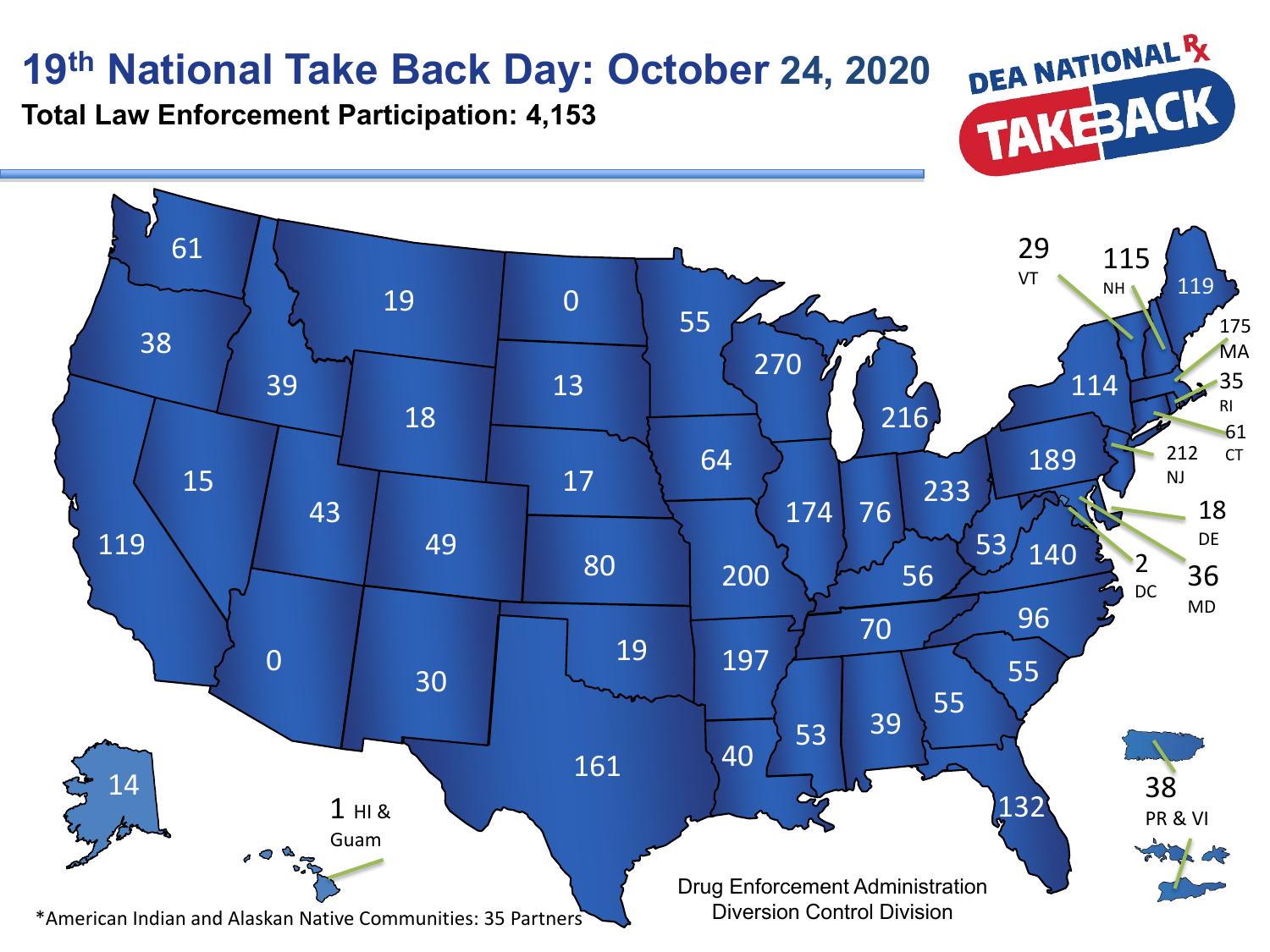## **19th National Take Back Day: October 24, 2020**



**Total Collection Sites: 4,587**

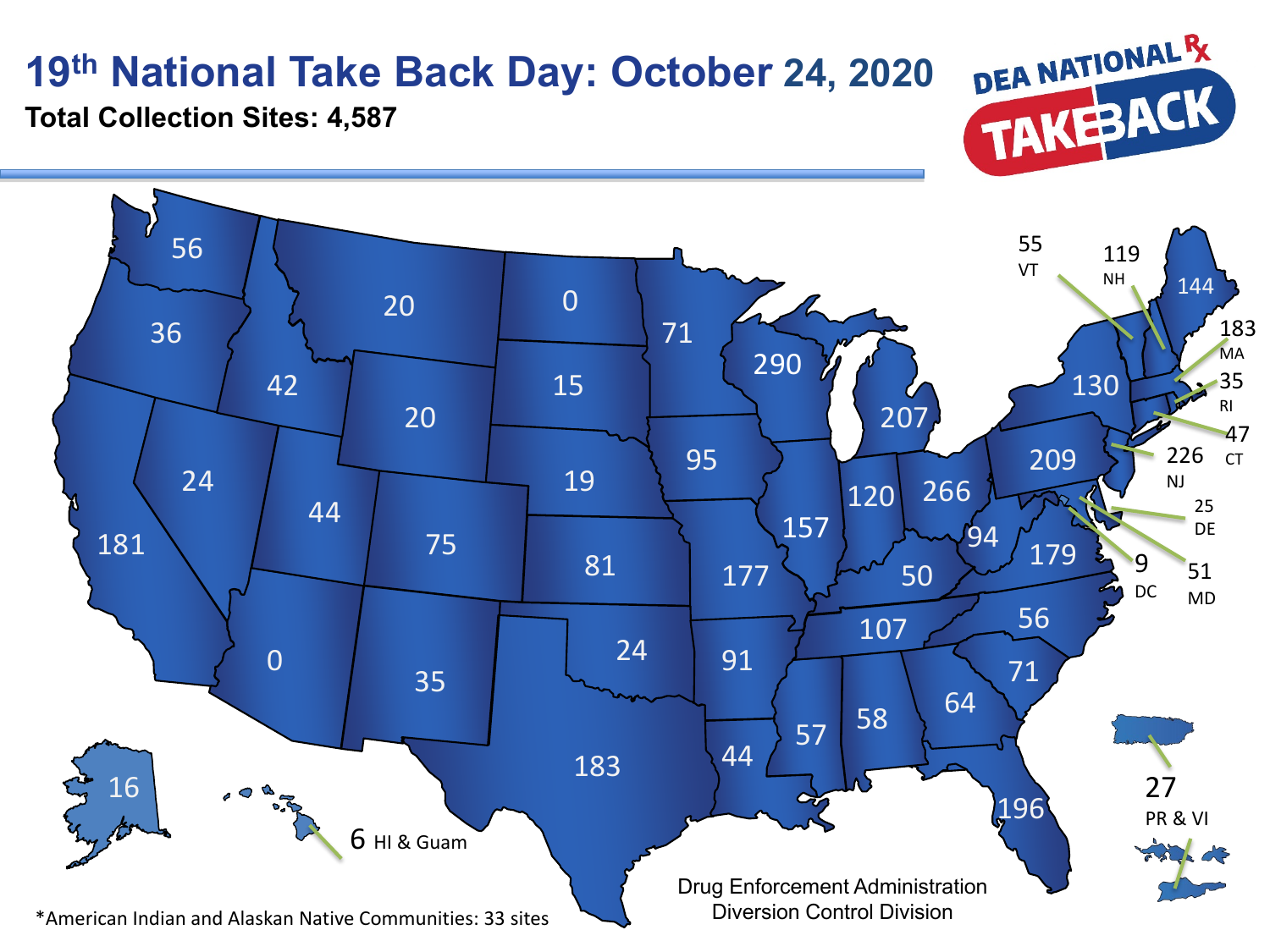#### **19th National Take Back Day: October 24, 2020**

**Total Weight Collected: 985,392 lbs. (492.7 Tons)**



DEA NATIONAL R